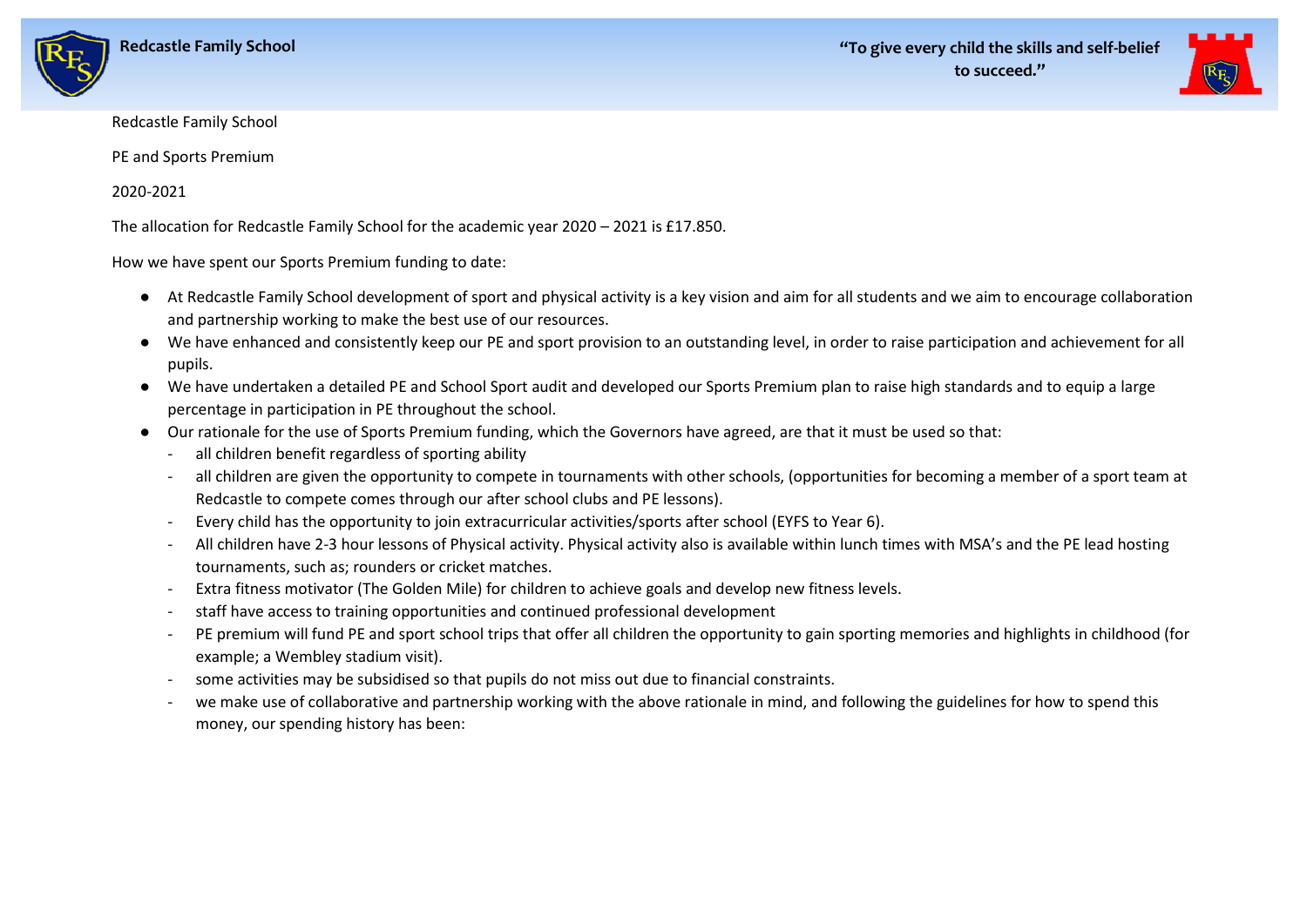



| Academic Year: 2020/2021      |                           | Total fund allocated: £17,818                                                                                 |                                | Date Updated: 30/03/21                |
|-------------------------------|---------------------------|---------------------------------------------------------------------------------------------------------------|--------------------------------|---------------------------------------|
|                               |                           | Key indicator 1: The engagement of all pupils in regular physical activity - Chief Medical Officer guidelines |                                | Percentage of total allocation: 56.2% |
|                               |                           | recommend that primary school children undertake at least 30 minutes of physical activity a day in school     |                                |                                       |
| School focus with clarity on  | Actions to achieve:       | Funding allocated:                                                                                            | Evidence and impact:           | Sustainability and suggested          |
| intended impact on pupils:    |                           |                                                                                                               |                                | next steps:                           |
| Develop a consistency of      | PE lessons                | Equipment                                                                                                     | Engagement of children         | All years at Redcastle                |
| opportunities that delivers a | The Daily Mile            | (f153)                                                                                                        | (This started on the wider     | complete 2 hours and 30               |
| high level of pupil           | Breakfast club            | Swimming lessons                                                                                              | school opening).               | minutes of Physical                   |
| participation in              | Lunch League              | (E1378)                                                                                                       | Physical Education data for    | Education per week,                   |
| sports/fitness activities     | <b>After School Clubs</b> | After school club                                                                                             | all children in every unit     | delivered by the PE Teacher.          |
| offered throughout the        | Swimming lessons          | (f0)                                                                                                          | within the academic year.      | Every class participates in           |
| school day.                   |                           | Breakfast club                                                                                                | Each unit is planned to        | The Golden Mile - 15 minutes          |
|                               |                           | (E3, 744)                                                                                                     | target all knowledge and       | per day.                              |
|                               |                           | Grounds maintenance                                                                                           | skills to be learnt, developed |                                       |
|                               |                           | (E4762.95)                                                                                                    | and mastered.                  | PE is delivered by a highly-          |
|                               |                           |                                                                                                               | Certificates and awards for    | skilled PE Instructor to              |
|                               |                           |                                                                                                               | achievements surrounding       | ensure that the children              |
|                               |                           |                                                                                                               | PE and sport (PE lessons,      | receive the required amount           |
|                               |                           |                                                                                                               | Daily Mile, Lunch league,      | of Physical Education each            |
|                               |                           |                                                                                                               | After school clubs and more.   | week.                                 |
|                               |                           |                                                                                                               | This year, Lessons have        |                                       |
|                               |                           |                                                                                                               | delivered a variety of         | The Daily Mile is organised           |
|                               |                           |                                                                                                               | opportunities for children to  | in-house and is monitored by          |
|                               |                           |                                                                                                               | learn all basic knowledge      | the PE team.                          |
|                               |                           |                                                                                                               | and skills for their Key stage |                                       |
|                               |                           |                                                                                                               | and direct them towards the    | Our next steps will be to             |
|                               |                           |                                                                                                               | next part of development in    | develop and master those              |
|                               |                           |                                                                                                               | Physical Education when        | skills the children have learnt       |
|                               |                           |                                                                                                               | progressing in school.         | in 2019-2020 and further              |
|                               |                           |                                                                                                               |                                | increase the range of sports          |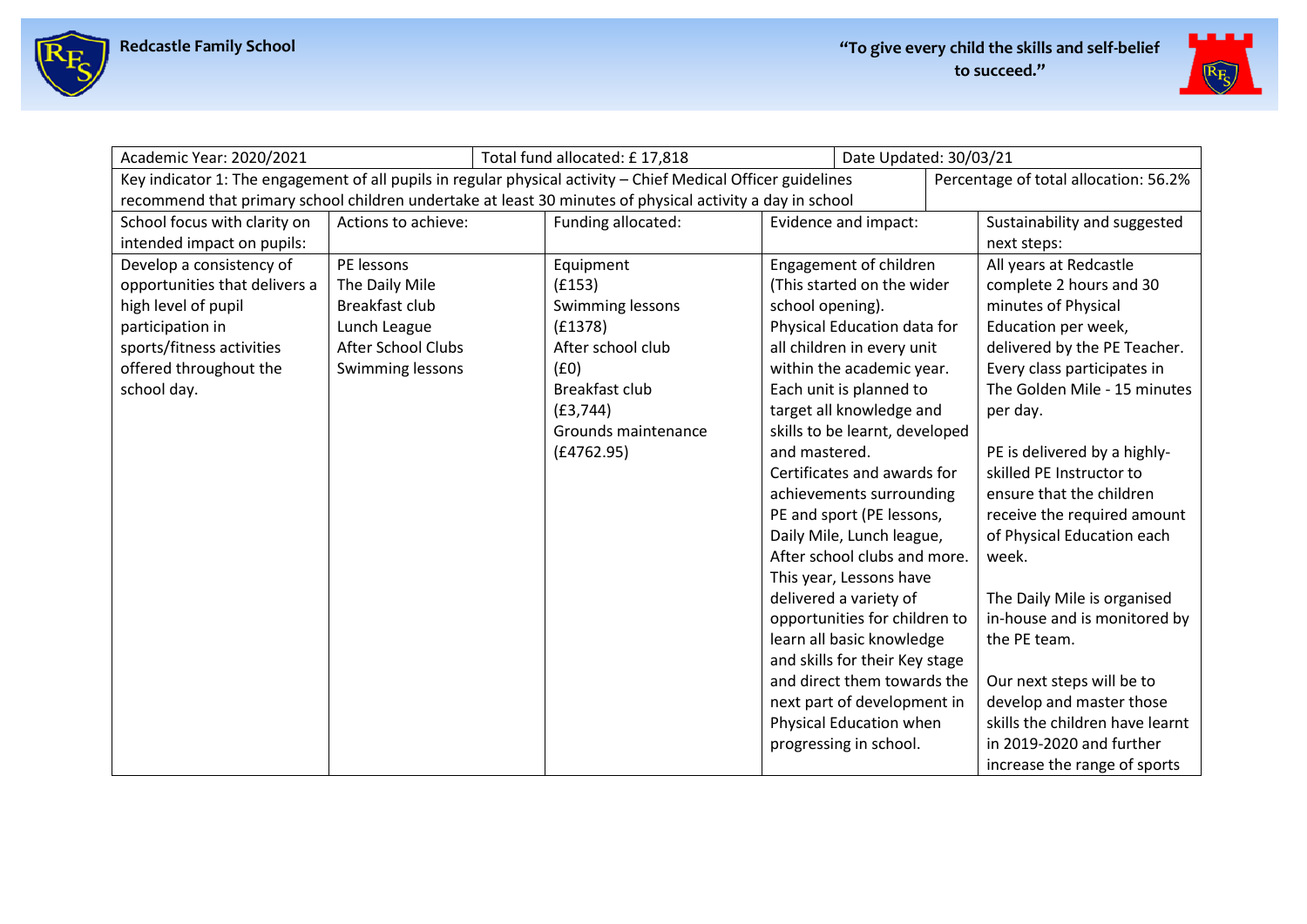



|  |  | that the children will<br>experience at<br>: Redcastle. |
|--|--|---------------------------------------------------------|
|  |  |                                                         |

|                                   |                               | Key indicator 2: The profile of PE and sport being raised across the school as a tool for whole school improvement. |                                   | Percentage of total allocation: 0%                    |
|-----------------------------------|-------------------------------|---------------------------------------------------------------------------------------------------------------------|-----------------------------------|-------------------------------------------------------|
| School focus with clarity on      | Actions to achieve:           | Funding allocated:                                                                                                  | Evidence and impact:              | Sustainability and suggested                          |
| intended impact on pupils:        |                               |                                                                                                                     |                                   | next steps:                                           |
| The implementation of The         | Every child participates in   | £0                                                                                                                  | Started after wider-school        | Children will target their                            |
| Daily Mile.                       | The Daily Mile.               | (Track used on each                                                                                                 | re-opening in March.              | record score and fitness                              |
|                                   | Every child to track their    | playground)                                                                                                         | Children record their             | levels throughout the weeks                           |
|                                   | progress and monitor          |                                                                                                                     | progress daily.                   | of the daily mile. The daily                          |
|                                   | improvements.                 |                                                                                                                     |                                   | mile will go towards a<br>celebration event that will |
|                                   |                               |                                                                                                                     |                                   | link with the achievement of                          |
|                                   |                               |                                                                                                                     |                                   | running a marathon over a                             |
|                                   |                               |                                                                                                                     |                                   | term in the school year. 4                            |
|                                   |                               |                                                                                                                     |                                   | marathons can be                                      |
|                                   |                               |                                                                                                                     |                                   | completed in an academic                              |
|                                   |                               |                                                                                                                     |                                   | year.                                                 |
| <b>Broader Physical Education</b> | Offer a wider range of        | £0                                                                                                                  | 11 Units taught in the            | All units to be carried out                           |
| curriculum being delivered        | sporting activities to all of |                                                                                                                     | academic year 2020-2021.          | and assessed by PE lead.                              |
|                                   | the children.                 |                                                                                                                     | All 7 Key stage 1 & 2 targets     | Data to be carried on                                 |
|                                   |                               |                                                                                                                     | being met and developed in        | through 21-22 and correlate                           |
|                                   |                               |                                                                                                                     | all lessons that have been        | from the past year.                                   |
|                                   |                               |                                                                                                                     | provided weekly for each<br>year. | Assess pros and cons<br>throughout 20-21 and see      |
|                                   |                               |                                                                                                                     | Physical Education Data to        | how PE at Redcastle can                               |
|                                   |                               |                                                                                                                     | prove the development             | develop throughout units,                             |
|                                   |                               |                                                                                                                     | process throughout key            | lessons and opportunities                             |
|                                   |                               |                                                                                                                     | stages.                           | when building the 21-22                               |
|                                   |                               |                                                                                                                     |                                   | curriculum map.                                       |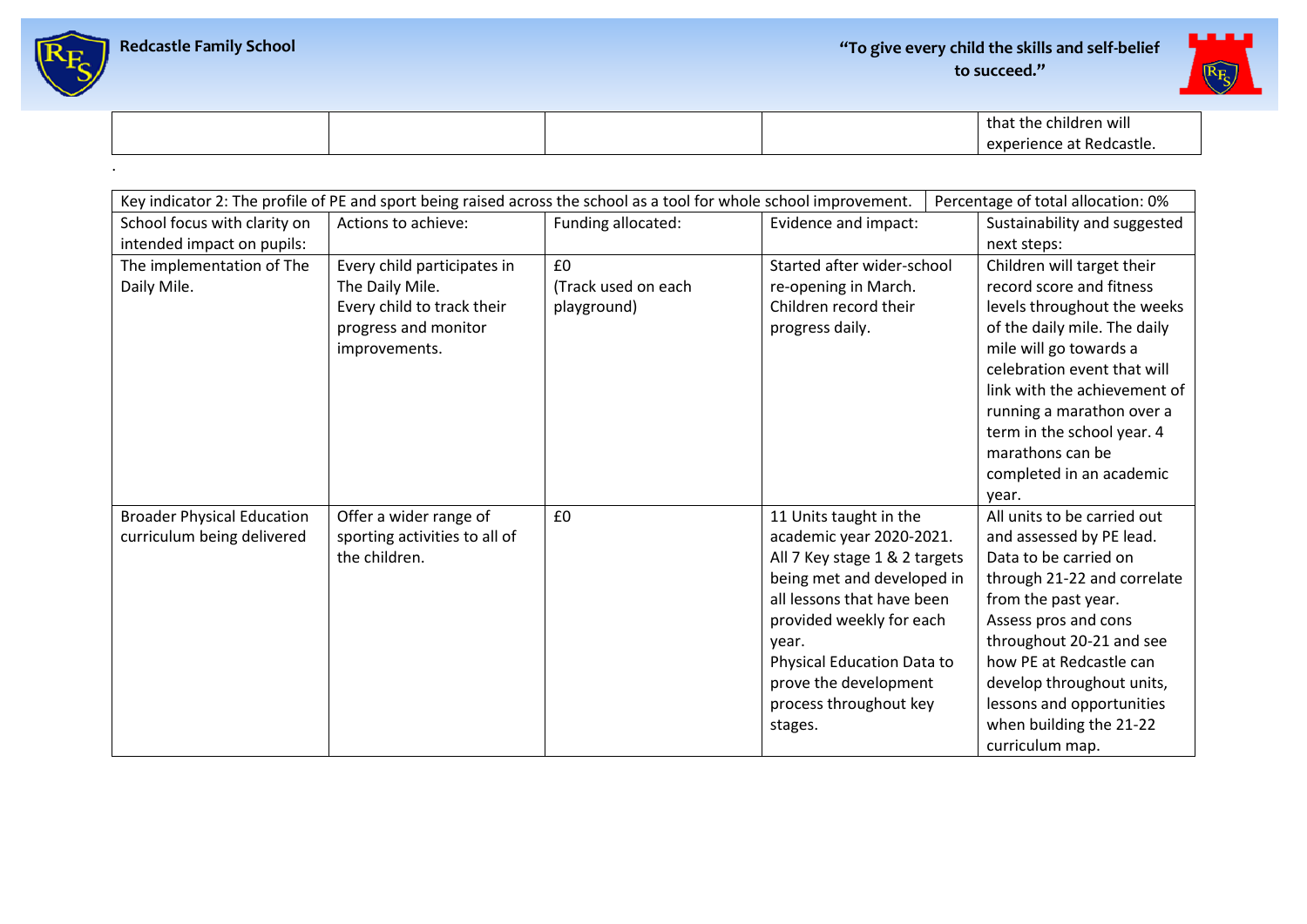

| Weekly Awards in | Key Stage 1 and 2 child     | £0 | The children's mindset      | Continue a weekly             |
|------------------|-----------------------------|----|-----------------------------|-------------------------------|
| assemblies       | selected for their attitude |    | towards PE has dramatically | celebration of sport          |
|                  | and performance             |    | changed and the children    | achievement at Redcastle.     |
|                  |                             |    | are eager to win the awards | PE and Sport will be          |
|                  |                             |    | each week.                  | coincidentally celebrated at  |
|                  |                             |    |                             | Redcastle for all children to |
|                  |                             |    |                             | get the most out of the       |
|                  |                             |    |                             | subject, and reach a broader  |
|                  |                             |    |                             | range of interest and love    |
|                  |                             |    |                             | for sport in and out of       |
|                  |                             |    |                             | school.                       |

| Key indicator 3: Increased confidence, knowledge and skills of all staff in teaching PE and sport. |                                |                    |                               | Percentage of total allocation: 5.2 % |
|----------------------------------------------------------------------------------------------------|--------------------------------|--------------------|-------------------------------|---------------------------------------|
| School focus with clarity on                                                                       | Actions to achieve:            | Funding allocated: | Evidence and impact:          | Sustainability and suggested          |
| intended impact on pupils:                                                                         |                                |                    |                               | next steps:                           |
| Forest School Level 3                                                                              | Physical Education teacher     | (E940)             | Children in Year 2 have had   | PE lead achieving Level 3             |
| Qualification for PE Lead.                                                                         | achieving Level 3              |                    | 13 weeks of forest school     | qualification in Forest               |
|                                                                                                    | qualification in forest school |                    | (September to December)       | school.                               |
|                                                                                                    | and outdoor provision          |                    | learning and development      | Years and groups of children          |
|                                                                                                    |                                |                    | knowledge and skills in an    | allocated a timetable for             |
|                                                                                                    |                                |                    | outside environment.          | forest school learning                |
|                                                                                                    |                                |                    | Children in all years have 1  | throughout the academic               |
|                                                                                                    |                                |                    | hour every 2 weeks in an      | year giving each child the            |
|                                                                                                    |                                |                    | outside environment (forest   | opportunity to learn basic            |
|                                                                                                    |                                |                    | area) to learn outdoor skills | social and learning qualities         |
|                                                                                                    |                                |                    | in the summer term (14        | inside an outdoor                     |
|                                                                                                    |                                |                    | weeks).                       | environment.                          |
|                                                                                                    |                                |                    | Children at Redcastle have    | Build on top of our                   |
|                                                                                                    |                                |                    | had the opportunity to learn  | woodland area a                       |
|                                                                                                    |                                |                    | and equip certain types of    | sustainability learning area          |
|                                                                                                    |                                |                    | skills within an outdoor      | that gives children the               |
|                                                                                                    |                                |                    | woodland environment. The     | knowledge and skills of how           |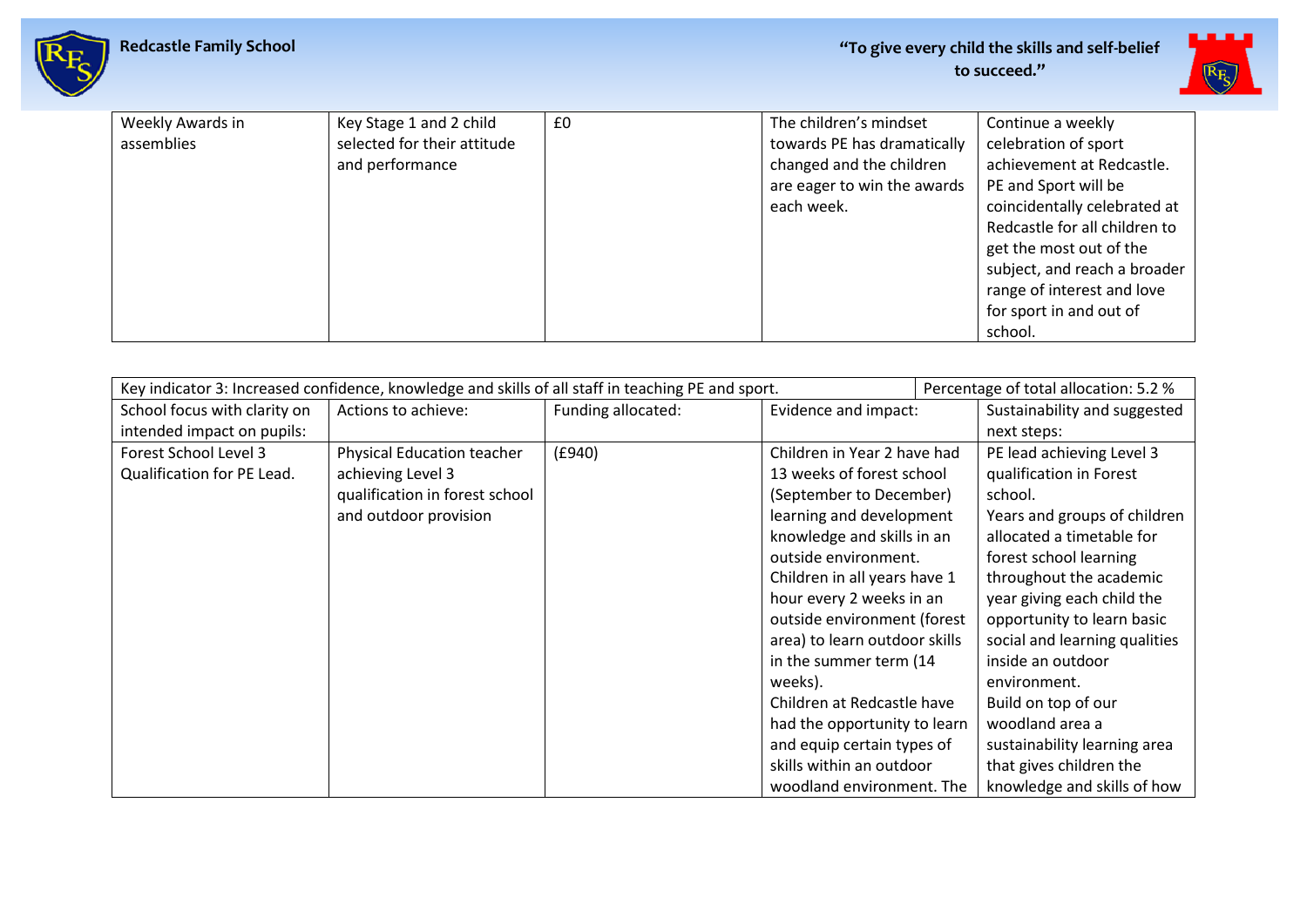

|  | woodland area at Redcastle  | to use certain resources to |
|--|-----------------------------|-----------------------------|
|  | has also been in use for    | introduce Redcastle Family  |
|  | other curriculum subjects,  | School as a part of earth's |
|  | such as; English, Maths and | sustainable programme of    |
|  | Science.                    | improving the livelihood of |
|  |                             | our planet.                 |

|                                                                                                                                                               | Key indicator 4: Broader experience of a range of sports and activities offered to all pupils.                                                                                                                                                                                                            |                    |                                                                                                                                                                                                                                                                                                                                                                                                                  | Percentage of total allocation: 18.8%                                                                                                                                                                                                                                                                                                                                              |
|---------------------------------------------------------------------------------------------------------------------------------------------------------------|-----------------------------------------------------------------------------------------------------------------------------------------------------------------------------------------------------------------------------------------------------------------------------------------------------------|--------------------|------------------------------------------------------------------------------------------------------------------------------------------------------------------------------------------------------------------------------------------------------------------------------------------------------------------------------------------------------------------------------------------------------------------|------------------------------------------------------------------------------------------------------------------------------------------------------------------------------------------------------------------------------------------------------------------------------------------------------------------------------------------------------------------------------------|
| School focus with clarity on                                                                                                                                  | Actions to achieve:                                                                                                                                                                                                                                                                                       | Funding allocated: | Evidence and impact:                                                                                                                                                                                                                                                                                                                                                                                             | Sustainability and suggested                                                                                                                                                                                                                                                                                                                                                       |
| intended impact on pupils:                                                                                                                                    |                                                                                                                                                                                                                                                                                                           |                    |                                                                                                                                                                                                                                                                                                                                                                                                                  | next steps:                                                                                                                                                                                                                                                                                                                                                                        |
| Equipment                                                                                                                                                     | The equipment will let us<br>carry out our curriculum and<br>give each child the<br>outstanding PE provision<br>that they deserve.<br>Equipment will be used in<br>the correct way and give the<br>instructor the right tools to<br>deliver an outstanding<br>curriculum throughout the<br>academic year. | £153               | The money spent purchased<br>football equipment that<br>gave us the opportunity to<br>teach outstanding provision<br>in our autumn unit; Invasion<br>games. Outstanding<br>provision was given to the<br>children, which developed<br>and mastered a very high<br>level of knowledge and skills<br>around the sport of Football<br>and key skills of striking,<br>kicking, agility, balance and<br>coordination. | Equipment shall be<br>monitored regularly to<br>check conditions and an<br>annual health and safety<br>check from SportSafe will<br>check all equipment and<br>areas throughout the school<br>grounds.<br>New units at Redcastle may<br>require us to use our PE<br>Premium to fund new<br>equipment. However, we do<br>have a high range of quality<br>equipment at our disposal. |
| Orienteering & Outdoor<br>adventure<br><b>Invasion Games</b><br><b>Gymnastics &amp; Dance</b><br>Cross Country & Human<br>body Fitness<br>Striking & Fielding | All children learn and<br>develop basic skills in each<br>unit of the curriculum.<br>Each unit will target and<br>deliver basic individual skills,<br>such as; balance and agility.<br>But also they will deliver                                                                                         | £3203              | The selection of the units at<br>Redcastle throughout the<br>academic year of 20/21 has<br>given all children the room<br>to learn basic knowledge<br>and skills. We deliver each<br>unit over a 4-6 week period                                                                                                                                                                                                 | The next step for Redcastle<br>is to develop all the range of<br>knowledge and skills that<br>have been taught in each<br>unit and master them to a<br>higher ability.                                                                                                                                                                                                             |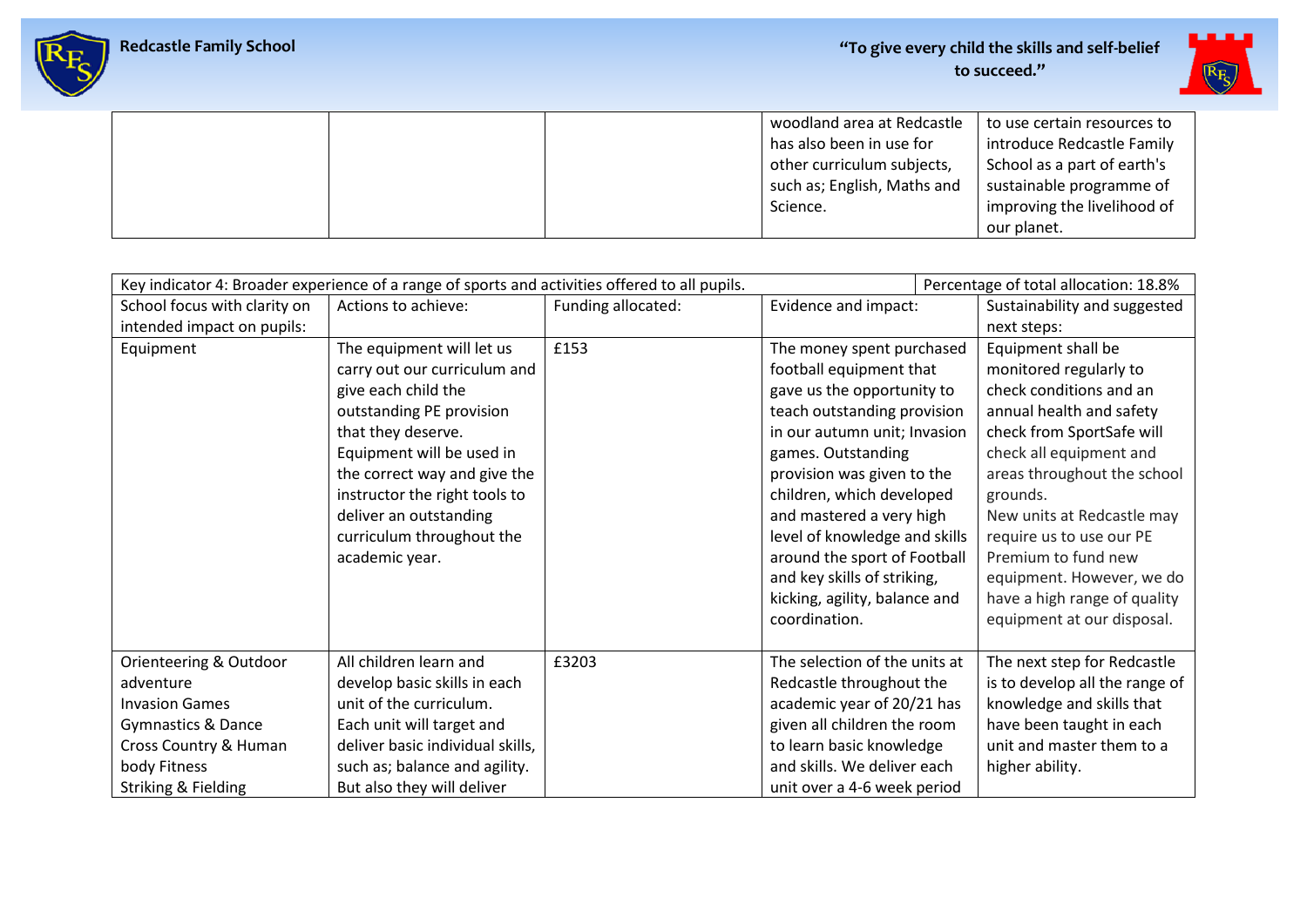



| <b>Athletics</b>          | basic teamwork skills, such | giving the children the room  | We want the children to       |
|---------------------------|-----------------------------|-------------------------------|-------------------------------|
| Swimming and water safety | as; attacking, defending,   | to develop, master and        | exceed in PE and sport, so    |
|                           | leadership and              | compete in those sports.      | lessons and units will        |
|                           | communication.              | Each skill is assessed and    | develop over time and give    |
|                           | Each unit within PE and     | each child is given feedback  | the children the correct      |
|                           | Sport throughout the 20/21  | on how we can develop it      | provision for them to         |
|                           | curriculum will leave a     | further. At Redcastle we      | develop to the right          |
|                           | lesson for the PE team to   | believe that the selection of | standard for their key stage. |
|                           | assess the children's       | units in our curriculum is    | Each child at Redcastle will  |
|                           | individual knowledge and    | broad, rewarding, giving      | have the opportunity to       |
|                           | skill in the sport.         | children the right            | learn at their own pace with  |
|                           |                             | opportunities to fall in love | each lesson giving a range of |
|                           |                             | with sport and learn in the   | levels, so the children can   |
|                           |                             | best possible way.            | be challenged by the          |
|                           |                             |                               | instructor, but challenge     |
|                           |                             |                               | themselves.                   |
|                           |                             |                               |                               |

| Meeting national curriculum requirements for swimming and water safety                                           | Total in percentage |
|------------------------------------------------------------------------------------------------------------------|---------------------|
| What percentage of your Year 6 pupils could swim competently, confidently and proficiently over a distance of at | 68%                 |
| least 25 metres when they left your primary school at the end of last academic year?                             | (17 out of 25)      |

| Key indicator 5: Increased participation in competitive sport. |                             |                    |                             |  | Percentage of total allocation: 1.1% |
|----------------------------------------------------------------|-----------------------------|--------------------|-----------------------------|--|--------------------------------------|
| School focus with clarity on                                   | Actions to achieve:         | Funding allocated: | Evidence and impact:        |  | Sustainability and suggested         |
| intended impact on pupils:                                     |                             |                    |                             |  | next steps:                          |
| Aspire                                                         | All children to have the    | (E200)             | With the pandemic through   |  | Hopefully, in our next               |
| Norfolk school games                                           | opportunity to compete in a |                    | this academic year, we have |  | academic year we can put             |
| Breckland school sport                                         | range of sports against     |                    | not been able to attend or  |  | the pandemic behind us and           |
| partnership                                                    | other schools and           |                    | host any outside            |  | give our children at                 |
|                                                                | academies in the thetford   |                    | competitions. External      |  | Redcastle the opportunities          |